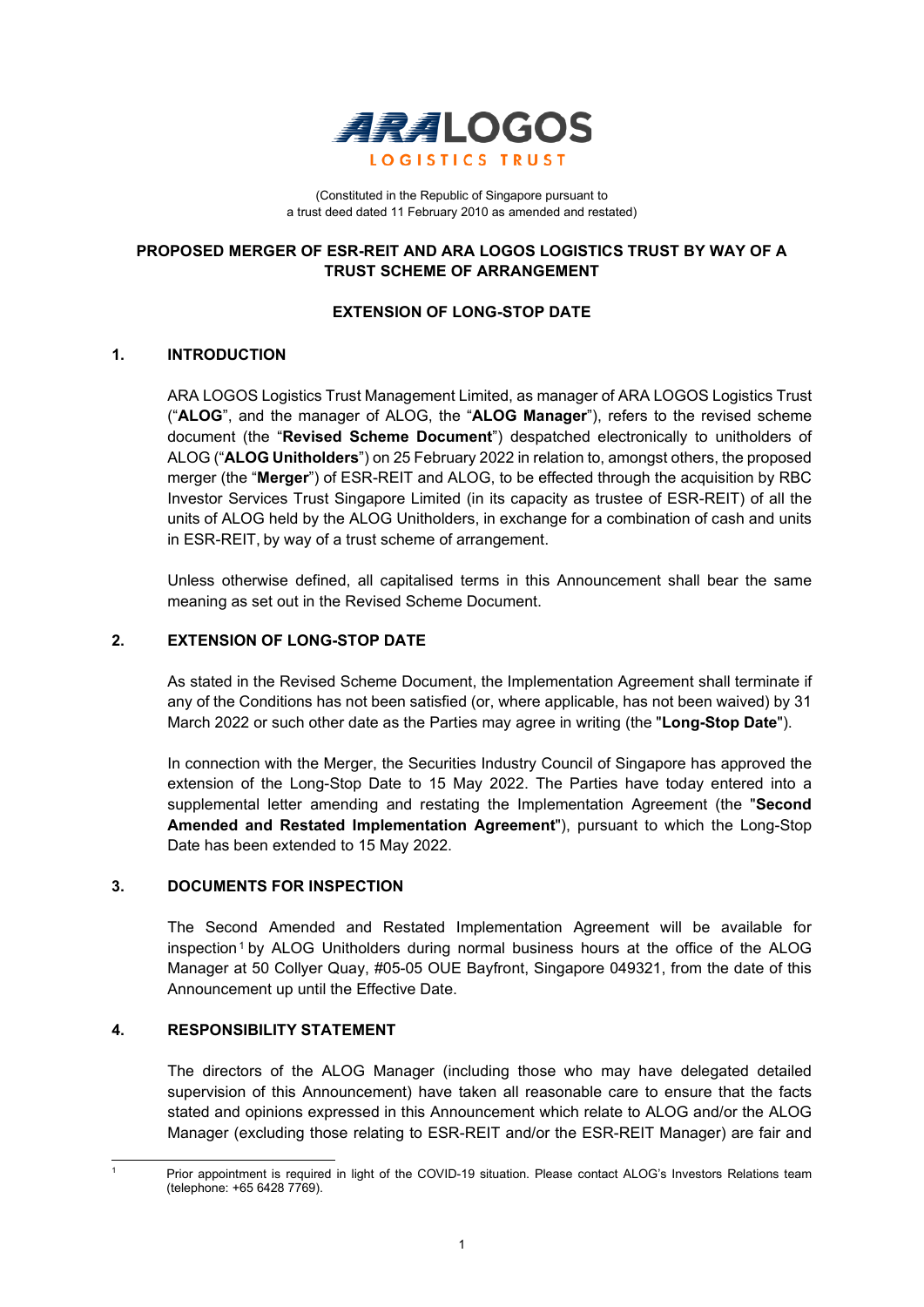accurate and that there are no other material facts not contained in this Announcement, the omission of which would make any statement in this Announcement misleading. The directors of the ALOG Manager jointly and severally accept responsibility accordingly.

Where any information has been extracted or reproduced from published or otherwise publicly available sources or obtained from a named source (including ESR-REIT and/or the ESR-REIT Manager), the sole responsibility of the directors of the ALOG Manager has been to ensure through reasonable enquiries that such information is accurately extracted from such sources or, as the case may be, reflected or reproduced in this Announcement. The directors of the ALOG Manager do not accept any responsibility for any information relating to ESR-REIT and/or the ESR-REIT Manager or any opinion expressed by ESR-REIT and/or the ESR-REIT Manager.

By Order of the Board **ARA LOGOS Logistics Trust Management Limited**  (as manager of ARA LOGOS Logistics Trust) (Company registration no. 200919331H)

Karen Lee Chief Executive Officer 23 March 2022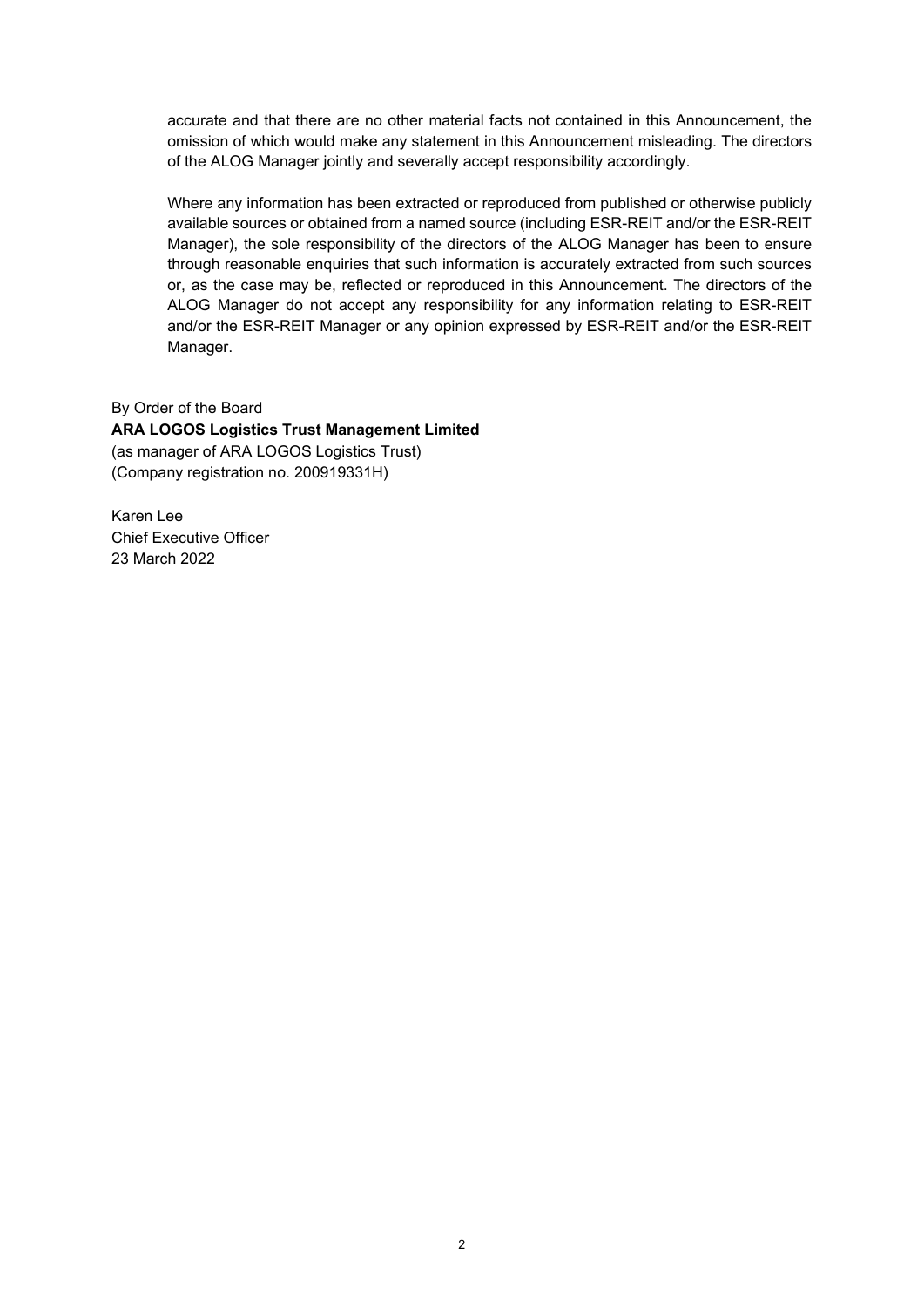#### **ABOUT ARA LOGOS LOGISTICS TRUST**

Listed on the Singapore Exchange on 12 April 2010, ARA LOGOS Logistics Trust ("**ALOG**") is a real estate investment trust ("**REIT**") that invests in quality income-producing industrial real estate used for logistics purposes, as well as real estate-related assets in the Asia Pacific. ALOG is managed by ARA LOGOS Logistics Trust Management Limited.

As at 31 December 2021, ALOG's portfolio comprises  $29<sup>(2)</sup>$  $29<sup>(2)</sup>$  $29<sup>(2)</sup>$  high quality logistics warehouse properties strategically located in established logistics clusters in Singapore and Australia as well as 49.5% and 40.0% stakes in the New LAIVS Trust and Oxford Property Fund respectively. The portfolio has a total gross floor area of approximately 1.0 million square metres and is valued at approximately S\$1.8 billion<sup>([3](#page-2-1))</sup>.

For more information, please visit https://www.aralogos-reit.com.

#### **ABOUT ARA LOGOS LOGISTICS TRUST MANAGEMENT LIMITED**

ALOG is managed by ARA LOGOS Logistics Trust Management Limited, a wholly owned subsidiary of LOGOS and ARA Asset Management Limited ("**ARA**").

LOGOS is a dynamic and growing logistics specialist with operations across 10 countries in Asia Pacific. LOGOS' shareholders comprise ESR Group and its Founders and Co-CEOs, John Marsh and Trent Iliffe. LOGOS has circa 9.1 million sqm of property owned and under development, with a total completed value of over US\$19.6 billion, across 31 ventures, including ALOG. As a vertically integrated business, LOGOS manages every aspect of logistics real estate, from sourcing land or facilities, to undertaking development and asset management, on behalf of some of the world's leading global real estate investors.

ARA is part of the ESR Group (the "**Group**"), APAC's largest real asset manager powered by the New Economy and the third largest listed real estate investment manager globally. With US\$140 billion in gross assets under management ("**AUM**"), our fully integrated development and investment management platform extends across key APAC markets, including China, Japan, South Korea, Australia, Singapore, India, New Zealand and Southeast Asia, representing over 95% of GDP in APAC, and also includes an expanding presence in Europe and the U.S. We provide a diverse range of real asset investment solutions and New Economy real estate development opportunities across our private funds business, which allow capital partners and customers to capitalise on the most significant secular trends in APAC. With 14 listed REITs managed by the Group and its associates, ESR is the largest sponsor and manager of REITs in APAC with a total AUM of US\$45 billion. Our purpose – Space and Investment Solutions for a Sustainable Future – drives us to manage sustainably and impactfully and we consider the environment and the communities in which we operate as key stakeholders of our business. Listed on the Main Board of The Stock Exchange of Hong Kong, ESR is a constituent of the FTSE Global Equity Index Series (Large Cap), Hang Seng Composite Index and MSCI Hong Kong Index.

For more information, please visit [https://www.esr.com,](https://www.esr.com/) [https://www.ara-group.com](https://www.ara-group.com/) and [https://www.logosproperty.com.](https://www.logosproperty.com/)

#### **For enquiries, please contact:**

**ARA LOGOS Logistics Trust Management Limited** Jeanette Pang Senior Manager, Investor Relations Tel: +65 6428 7769 Email[: jeanettepang@ara-logos.com](mailto:jeanettepang@ara-logos.com)

<span id="page-2-0"></span><sup>2</sup> As at 11 January 2022, ALOG's portfolio comprises 30 high quality logistics warehouse properties with the completion of 21 Curlew Street (formerly known as the Heron Property).

<span id="page-2-1"></span>Portfolio value includes ALOG's 49.5% and 40.0% stakes in the New LAIVS Trust and Oxford Property Fund respectively.